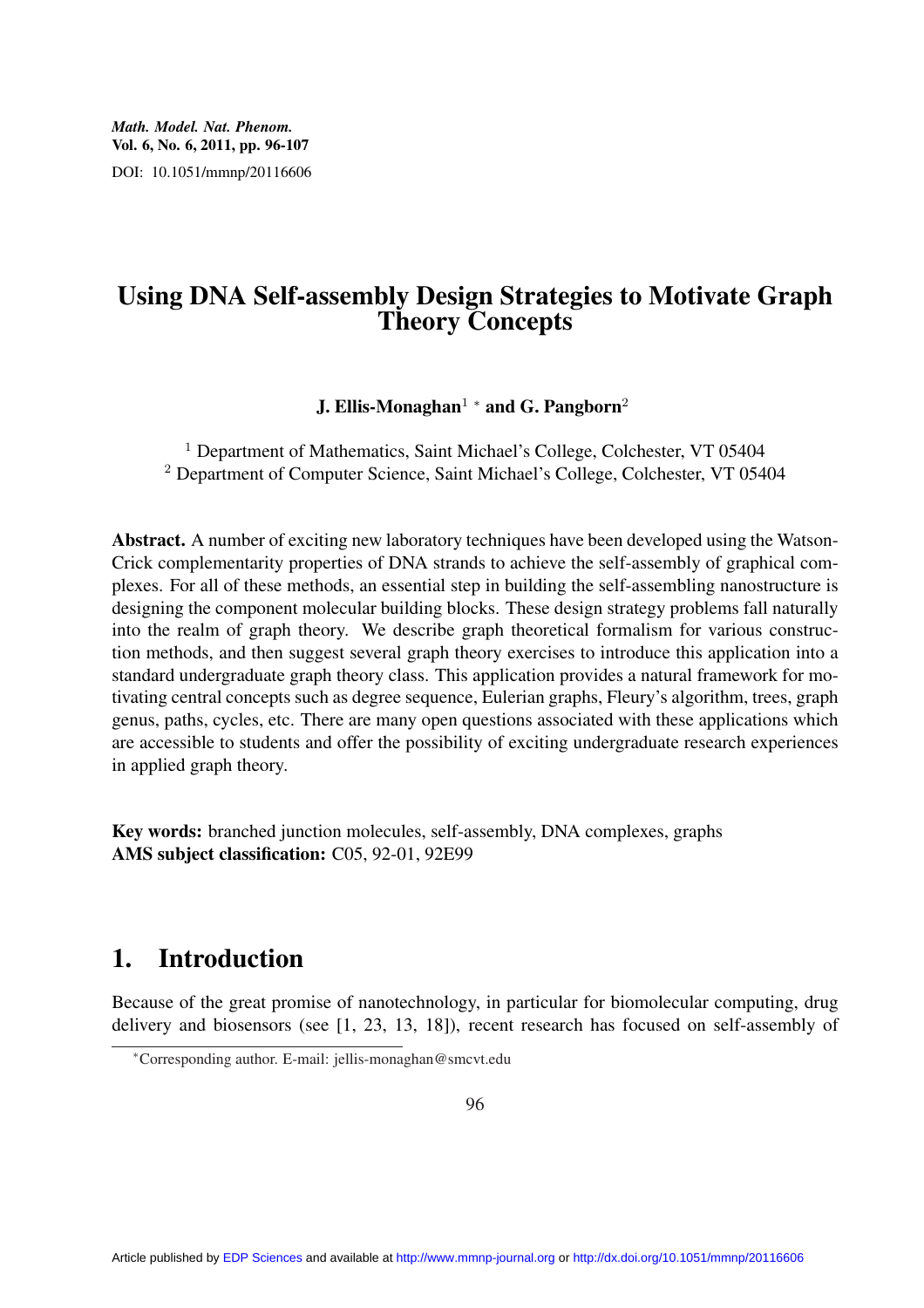nanoscale geometric constructs, notably graphs. A number of techniques have been developed using the Watson-Crick complementarity properties of DNA strands to achieve the self-assembly. Several different graphs have been constructed from self-assembling DNA molecules, including cubes [2], truncated octahedra [24], rigid octahedra [19], and more recently tetrahedra, dodecahedra, and buckyballs [9]. A 3D crystalline lattice has also been constructed [25]. Recent origami methods have resulted in DNA folding into 2D images and designs (see [16, 10]), and these methods are adaptable to 3D structures [3].

For all of these methods, an essential step in building the self-assembling nanostructure is designing the component molecular building blocks, and moreover determining where in the final structure they will appear. For the many structures being built that are essentially graphs, these design strategy problems fall naturally into the realm of graph theory.

We review graph theoretical formalism to support these applications, and then suggest several graph theory exercises to introduce these applications into a standard undergraduate graph theory class. The applications give a natural framework for motivating central concepts such as degree sequence, Eulerian graphs, Fleury's algorithm, trees, graph genus, paths, cycles, etc. The applications also lead naturally to discussions of well known graph theoretical problems such as the Chinese postman problem and the cycle double cover conjecture. There are many open questions associated with these applications which are accessible to students and offer the possibility of exciting undergraduate research experiences in applied graph theory.

#### 2. Graph Theory Conventions

Our graph theory conventions are standard, following, for example, [22]. However, we quickly review a few graph theory concepts central to the discussions below. The applications we consider often involve *Eulerian graphs*, where the degree of every vertex is even. An *Eulerian digraph* has directed edges with equal indegree and outdegree at each vertex. A *walk* traverses consecutive edges in a graph (following the direction of the arrows in the case of a digraph) allowing repeated edges and vertices; a *trail* allows repeated vertices but not edges; and a *path* repeats neither. A *circuit* is a closed trail, and a *cycle* is a closed path.

A cellular embedding of a graph in an orientable surface is a representation of the graph as a subset of the sphere with  $n$  handles attached so that every face is a 2-cell. An embedding of a graph in a nonorientable surface is similarly the representation of the graph as a subset of the sphere with n crosscaps attached. The minimum (respectively maximum) *orientable genus* of a graph G is the smallest (respectively largest)  $n$  for which  $G$  has a cellular embedding. The minimum and maximum *nonorientable genus* are defined analogously. We can also consider the *ribbon graph* of the embedding: the surface with boundary that is an epsilon-neighborhood of the embedded G. The boundary cycles of the ribbon graph correspond bijectively to the faces of the embedded G.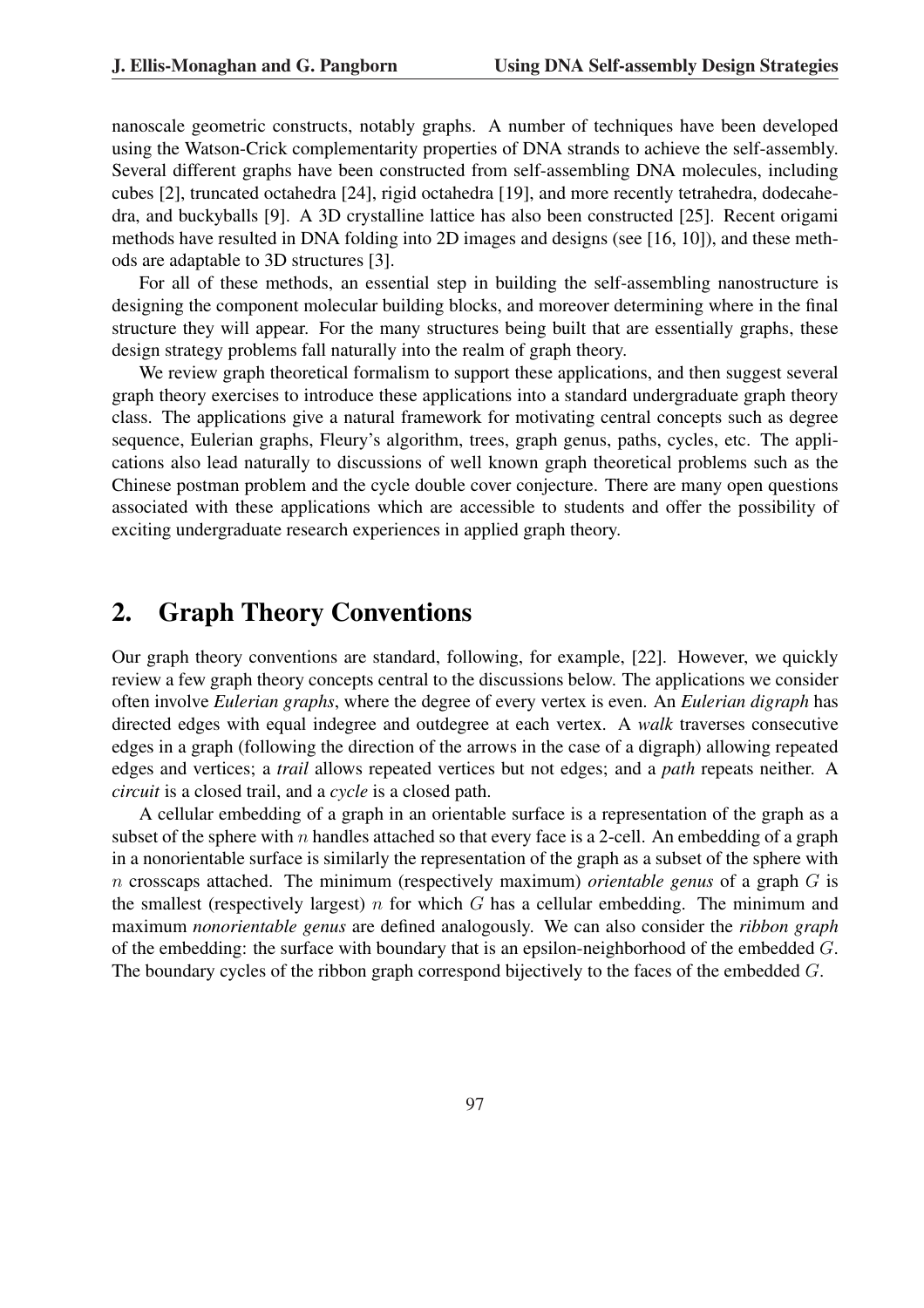# 3. Graph theoretical design strategies for branched junction molecule, or tile methods

One construction method for self-assembly of DNA structures uses k-armed branched junction molecules, star-shaped molecules whose centers form the vertices of the structure, and whose arms are double strands of DNA with one strand extending beyond the other. The longer strand forms a cohesive end at the end of the arm that can bond to any other cohesive end with complementary Watson-Crick bases, as in Figure 1, thus forming the edge of the graph. See [13] for a survey of current construction methods, and also [6, 15]. A target graph is constructed from these branched molecules, with a vertex of degree k realized by a  $k$ -armed branched molecule, and where two vertices in the target graph have an edge between them if and only if their two branched molecules have an arm joined between them via the complementary bases on the cohesive ends. Thus, the joined arms form the edges of the target graph. The resulting DNA complex is *complete* if it has no unmatched cohesive ends. In general (except for various lattices), we assume the final realization of a target graph is a complete complex.



Figure 1: Joining two cohesive ends.

Following [11, 20], we call the combinatorial abstraction of the branched molecule a *tile*, and the abstraction of a cohesive end together with its complementary cohesive end a *bond-edge*. Cohesive ends are distinguished by *cohesive end types* (letter labels) such that a cohesive end labeled with an unhatted letter can adjoin to a cohesive end labeled with its complementary hatted label. For example, cohesive end types  $\alpha$  and  $\hat{\alpha}$  would represent complementary sequences of bases, and so could form a bond-edge, as in Figure 1. More specifically, let  $S = \{a, b, ...\}$  be a set of labels and let  $\hat{S} = \{\hat{a}, \hat{b}, ...\}$  be a corresponding set of hatted labels. Combinatorially, a tile may be thought of as a vertex with half-edges labeled by elements of either  $S$  or  $\tilde{S}$ , as in Figure 2. In the case of flexible armed molecule models, it is unnecessary to distinguish among permutations of cohesive end types about a vertex, while in geometrically constrained constructions, the relative positions of the labeled half-edges is a critical consideration.

A graph G is formed from a collection of tiles, called a *pot*, by identifying the half-edges in pairs, each pair forming an edge, subject to the restriction that a symbol is always paired with its hatted version and vice-versa. (See Figures 3 and 4.) This is equivalent to finding an edge-labeled orientation of the graph, with the arrows pointing from the unhatted to the hatted half edges making up the labeled edge, as in Figure 5. The pot constructing the graph in Figure 5 consists of two tiles:  $t_1 = \{a, a, a, a\}$  and  $t_2 = \{\hat{a}, \hat{a}, c, \hat{c}\}.$ 

We say that a pot *realizes* a graph G if a molecule with the same structure as G can be con-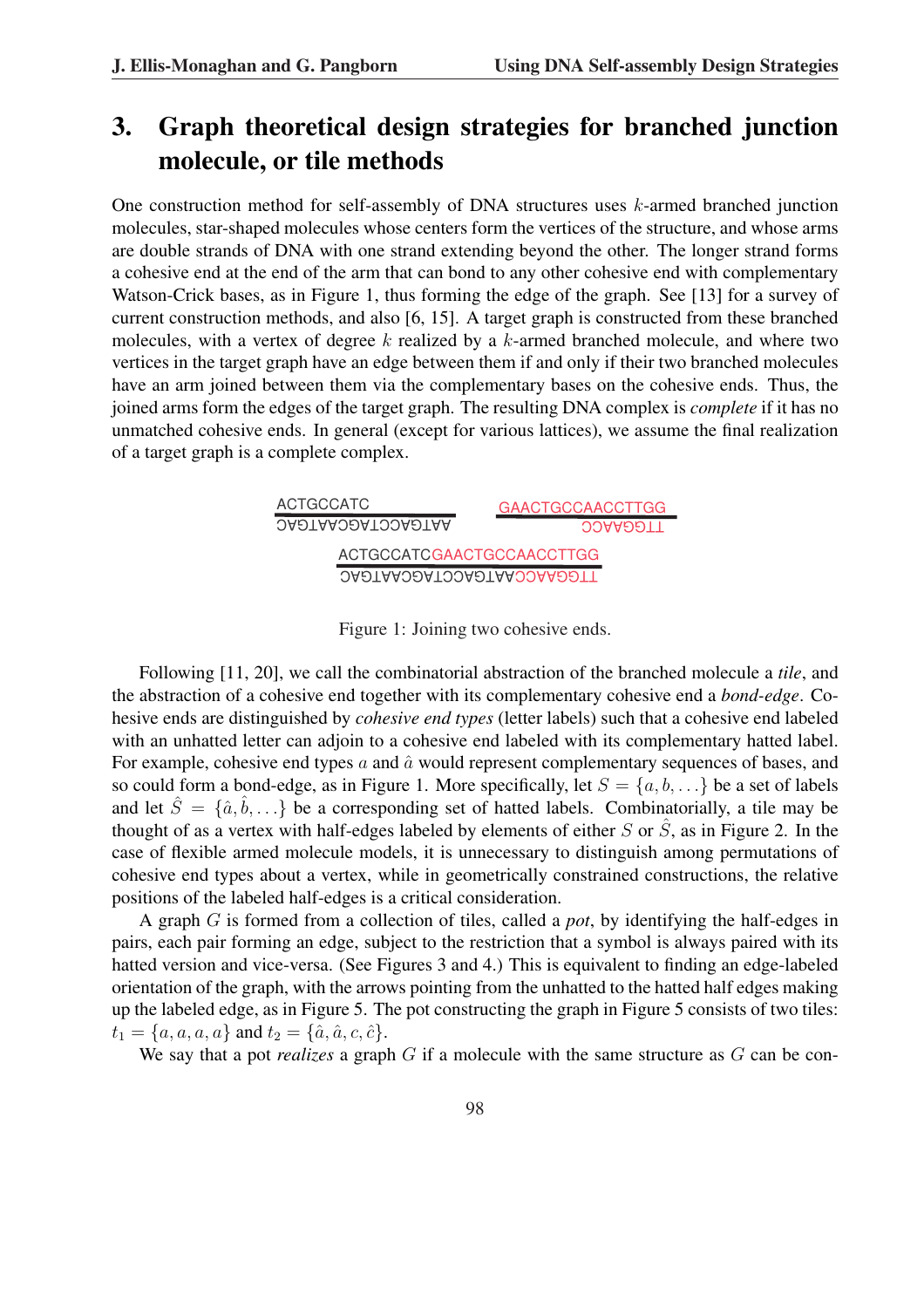

Figure 2: Two representations of the same tile type.

structed from branched junction molecules represented by the tile types listed in the pot. The combinatorial description of a pot lists each tile type exactly onces. However, in the chemical construction process, an arbitrarily large number of the branched junction molecules represented by each tile type are present. The (chemical) challenge is assuring that enough of these branched junction molecules attach to one another in the desired configuration for a reasonable yield of the targeted construct.



Figure 3: Four tiles comprising a pot P.

This leads to two new graph invariants and several new combinatorial problems for graphs. The branched junction molecules cost time, money, and effort to make. Thus, given a graph, we need to determine the minimum number of tile and bond-edge types required to construct a DNA complex realizing the graph. Furthermore, we must specify the combinatorial structure of the tiles in such a minimum set. This is equivalent to finding an edge-labeled orientation of the graph, using a minimal alphabet for the labels, with as few different labelings of the half edges about the vertices as possible, and furthermore specifying the set of different vertex types (the resulting tiles).

This problem is further confounded by the constraints of several different experimental settings. Because in the actual assembly process there are typically arbitrarily many tiles of each type present, a pot that realizes a graph G may realize many other graphs as well. In particular, if a pot realizes a graph  $G$ , then it could possibly realize any covering graph  $H$  of  $G$ . (A graph  $H$  covers a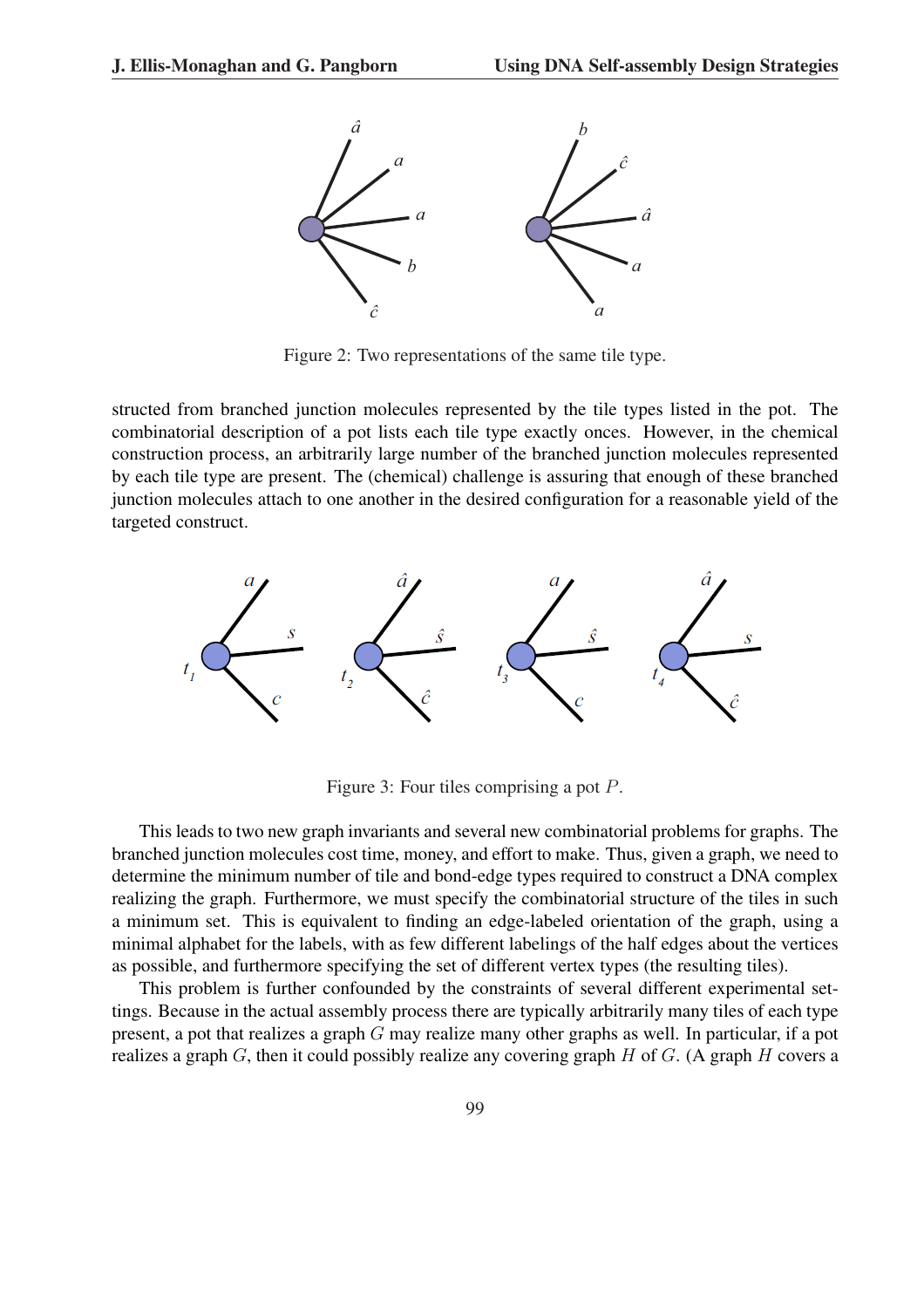

Figure 4: A complete complex and an incomplete complex, both formed from the pot P.



Figure 5: Edge labelings of a complete complex.

graph  $G$  if there is a surjective function from the vertices of  $H$  to the vertices of  $G$  that induces a surjection on the edges incident to every vertex.) For example, by identifying antipodal points we see that the cube covers  $K_4$ . Thus, any pot that realizes  $K_4$  will also realize a cube. Fortunately, in practice this has not yet been a problem (it is hard enough to get the desired construct to selfassemble, let alone anything bigger). However, for some experiments it may be important for the pot not to realize anything smaller than the desired graph. Thus, if say a cube is desired, the pot must realize the cube, but not permit the incidental construction of  $K_4$ 's.

*Problem*: Assuming flexible armed branched junction molecules, given a graph G, determine the minimum number of tile types and bond-edge types necessary to construct  $G$  under the following laboratory conditions, and furthermore find explicit pots realizing these minimums.

- *Scenario 1*. Allowing the possibility that graphical complexes of smaller size (that is, complexes representing graphs with fewer vertices) than the target graph could be created from the pot that builds the target graph;
- *Scenario 2.* Allowing the possibility that graphical complexes with the same number of vertices as, but not isomorphic to, the target graph could be created from the set of tiles that builds the target graph, but require that no smaller complexes can be built from the pot that builds the target graph;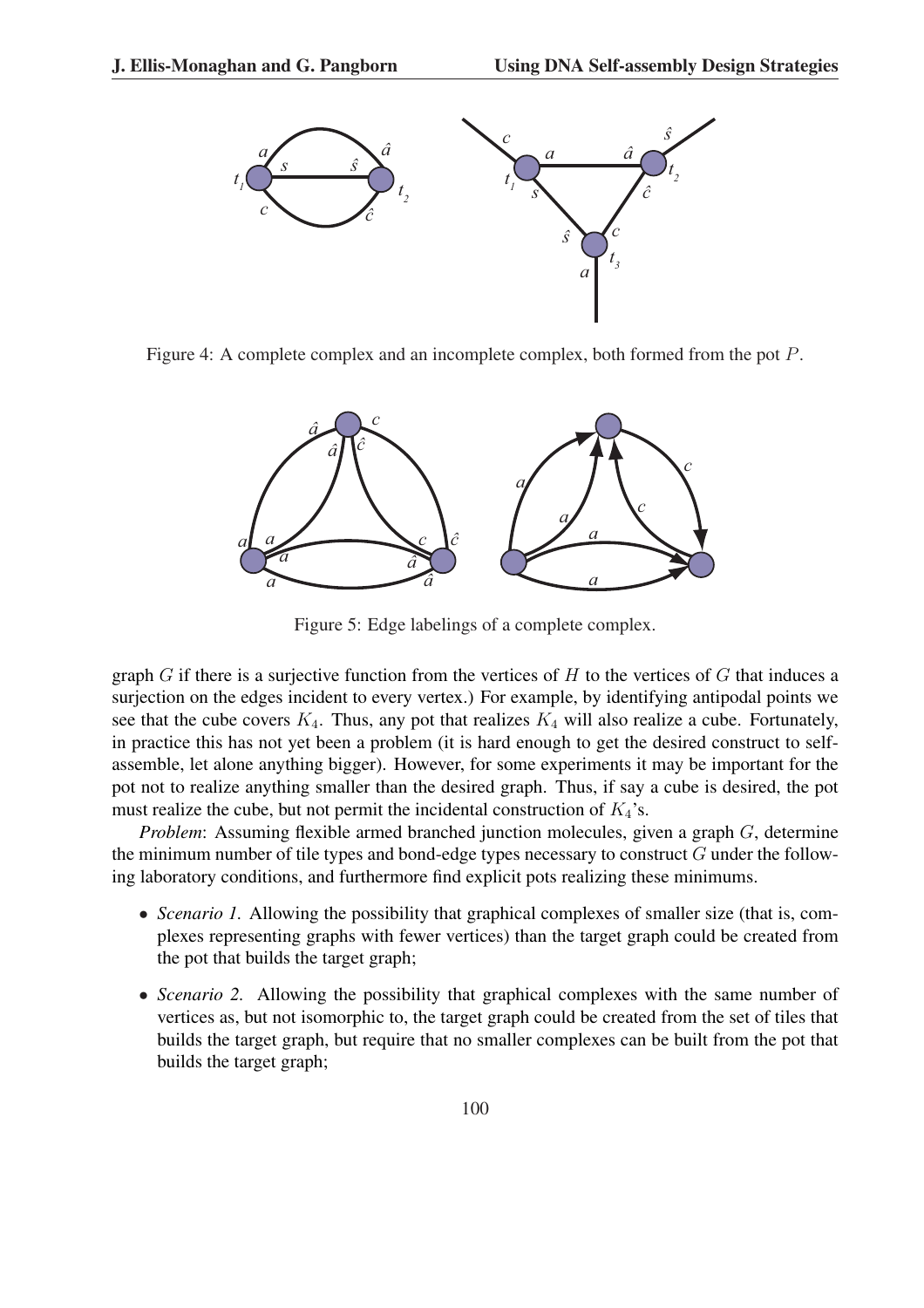• *Scenario 3.* Requiring that no complexes with less than or equal to the number of vertices of the target graph, except the target graph itself, can be built from the pot that builds the target graph.

These problems provide a good opportunity to introduce degrees sequences, Eulerian graphs, augmenting edges, Fleury's algorithm, cycles, trees, and chromatic numbers. The exercises below are drawn from work described in [5].

Exercise 1. *For scenario one, show that you can achieve an optimal solution for Eulerian graphs using one bond-edge type and a minimum number of tile types by using an Eulerian circuit construction. Use augmenting edges to show that this can be extended to a construction for a general graph, and give an upper bound on the number of tile types used. (If possible, give an example for which the upper bound is not attained.)*

Exercise 2. *Describe an optimal set of tiles for constructing a cycle of length* n *in scenario two. (The same pot will work for scenario three.)*

Exercise 3. *Show that the chromatic number of a graph provides a lower bound on the number of tile types needed in scenario three.*

For rigid armed tiles, the geometric setting introduces significant challenges. If a specific embedding of the graph in 3-space is desired (e.g. a specific polyhedra), or if the arms on the branched junction molecules are either short or reinforced for rigidity, then constraints such as restricted edge lengths and prescribed angles at the vertices must be built into the model.

Thus, for rigid armed tiles, the octet truss (see Figures 6 and 7) provides a reasonable geometric model. Currently, branched junction molecules with 2, 4, 5, 6, 8, and 12 arms have been fabricated (see [18] for an overview), so the 12-regular octet truss accurately reflects current capacity. All the edges are unit length, and the even spacing of the edges about the vertices prohibits any unattainable angles. However, this is a very challenging problem. To begin with, it is first necessary to determine what graphs are even subgraphs of the octet truss, and then it is necessary to find good drawings of them in it. The octet truss, being the only semi-regular tiling of 3-space is the next obvious 3D structure after the regular cubic lattice in which to draw graphs. There has been considerable work done for cubic lattice graph drawing (see e.g. [14]), but 3D orthogonal graph drawing was motivated by computer chip layouts, and attempts to minimize volume while allowing some edge bending, so is not directly applicable. Then, even assuming an embedding of the graph has been found, the minimum tile and bond-edge types must still be determined and a minimum pot constructed.

Because of these difficulties, it is reasonable to reverse the question here: instead of starting with a specific graph and trying to construct it, determine those graphs that can be most easily constructed within the geometric constraints of an octet truss.

This application provides a good opportunity to introduce geometric graph theory, skeletons of platonic solids, three dimensional tilings, rigidity, and related topics such as grid graphs. Related work is described in [8].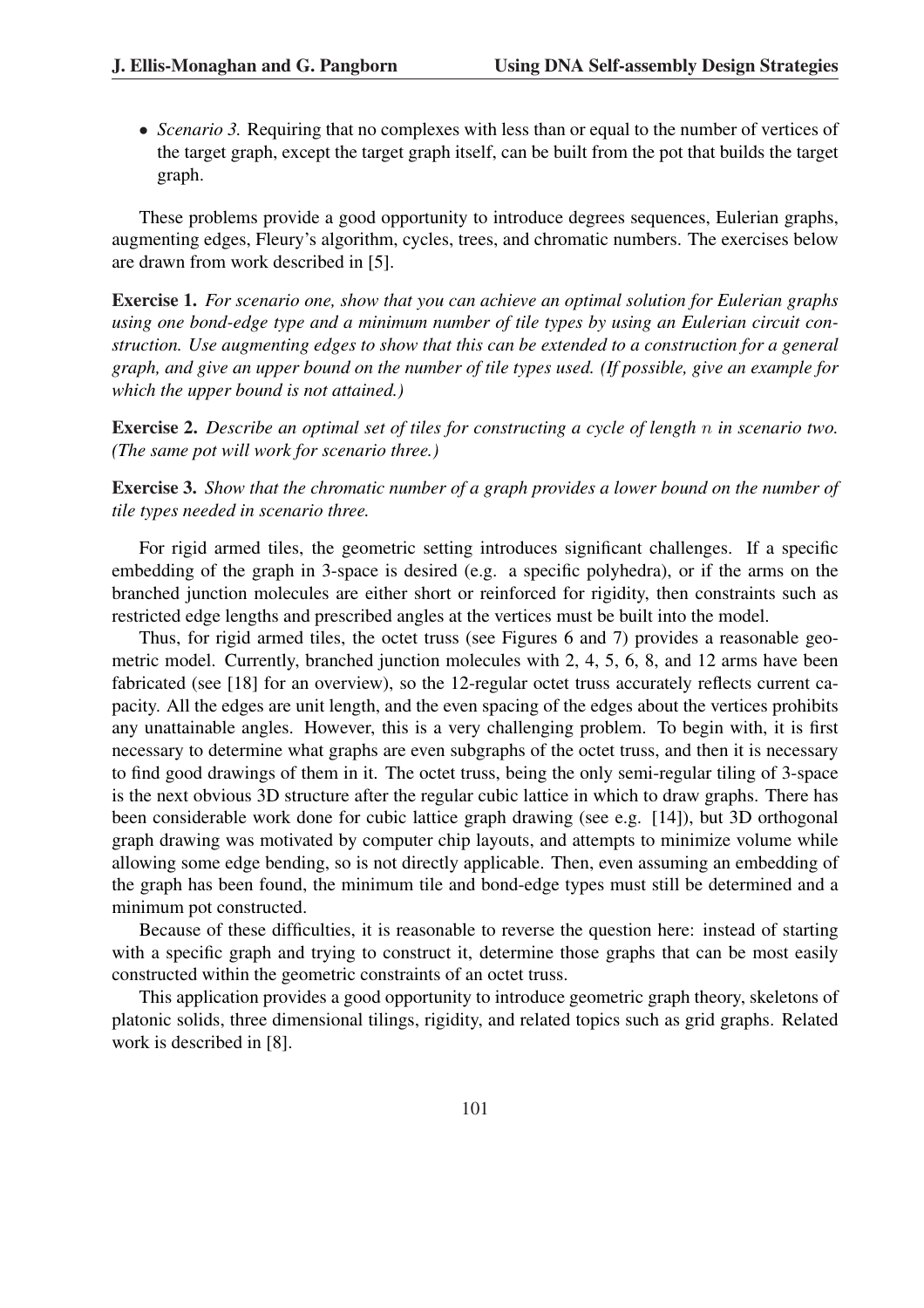

Figure 6: The basic space-filling tetrahedron/octahedron unit.



Figure 7: A portion of the octet truss.

Exercise 4. *Determine those Platonic solids naturally occurring in the octet truss, and find the minimum number of tile types necessary to construct them.*

# 4. Graph theoretical design strategies for linear strand methods

More recently, origami methods have emerged, wherein a single scaffolding strand of DNA traces the edges of the construct exactly once, and then short helper strands bond to this strand to fold and staple it into the desired configuration (see [16]). While originally applied to solid 2D structures, and later solid 3D structures, that are filled by the strands of DNA, this technique may also be adapted to graphical structures such as the wireframe beachball recently constructed by [3].

For origami constructions, questions focus on finding a threading of the graph or multigraph, that is, a walk for the scaffolding strand through the graph, ideally covering each edge exactly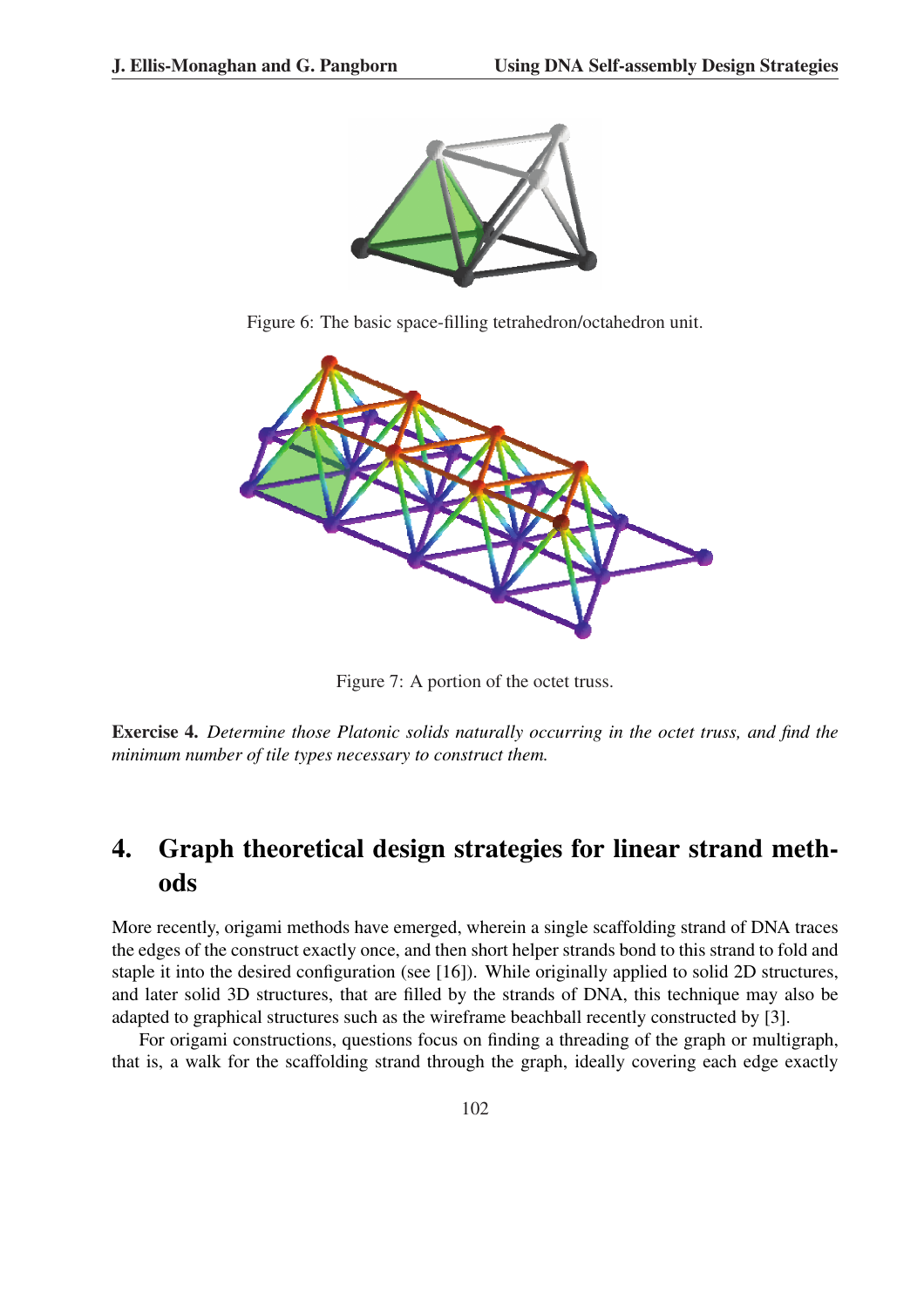once. Because a DNA strand is oriented from one end to another, if an edge must be covered more than once, the second time it is traversed, it must be traversed in the opposite direction from the first time it was traversed. The threading may be just an Eulerian circuit if the graph happens to be Eulerian. However, for non-Eulerian graphs, the problem of adapting either the graph or the circuit to enable the construction raises new mathematical questions. [12] gives a topology-based existence theorem for threadings of arbitrary graphs, but (necessarily) allows undesirable doublebacks. Obviously, if the construction can be adapted by adding augmenting edges to make the graph Eulerian, a threading can easily be found. However, the problem becomes more challenging with the added constraints that the embedding of the graph in 3-space is often fixed ahead of time, and that, to the extent possible, the threading should follow faces and hence not cross itself at any vertex.

This application provides an opportunity to discuss algorithms for finding Euler circuits in Eulerian graphs, and augmenting edges in graphs with odd degree vertices. While finding a threading is not quite the Chinese postman problem (CPP) (in the CPP, an edge may be traversed in the same direction twice, which is not the case here), this application can provide a nice segue to the CPP. Because the octahedron and cube in the exercise below are 3D structures, this is also a good opportunity to introduce the Schlegel diagrams that give 2D drawings that are easier to work with.

Exercise 5. *Find a threading of an octahedron. Find one that does not cross itself, or prove that there are none. Find one that crosses itself at every vertex, or prove that there are none.*

Exercise 6. *Find a threading of a cube. Here it is not possible to cover each edge exactly once, so what is the minimum number of edges that must be doubled covered? Which edges might be good choices for being traversed more than once? (Remember that here, if an edge is traversed more than once, it must be traversed in two different directions.)*

Exercise 7. *Does a threading exist for any minimal set of doubled edges of the cube.* I.e. *first determine the minimum number of edges that must be covered twice by a threading, and then ask if any arbitrarily chosen set of edges of that size has a threading with just those edges traversed twice, once in each direction. Prove that such a threading always exists, or exhibit a minimal set of edges for which there is no threading.*

Exercise 8. *If augmenting edges are added to a cube, an Eulerian cycle provides a threading of the augmented graph. What might be a good set of augmenting edges? Find a threading for the cube with these augmenting edges. Again, is there a threading that does not cross itself?*

The earliest approach to self-assembly may be found in the techniques of [1, 24, 2], and, with modification, [19]. This method uses single strands of DNA to trace out each edge of a graph, once in each direction, binding to themselves along segments of Watson-Crick complements to form double helixes along the edges and stable branched junctions at the vertices. (See Figure 8.) The sequences of nucleotides are carefully specified so that only the two sides of an edge are complements of, and hence bind to, each other. As an expository convenience, we will refer to this method as *double tracing* because of the mathematics involved.

With the double tracing method, questions focus on determining  $ds$  and  $DS$ , respectively the minimum and maximum numbers of circular single strands needed to construct the graph with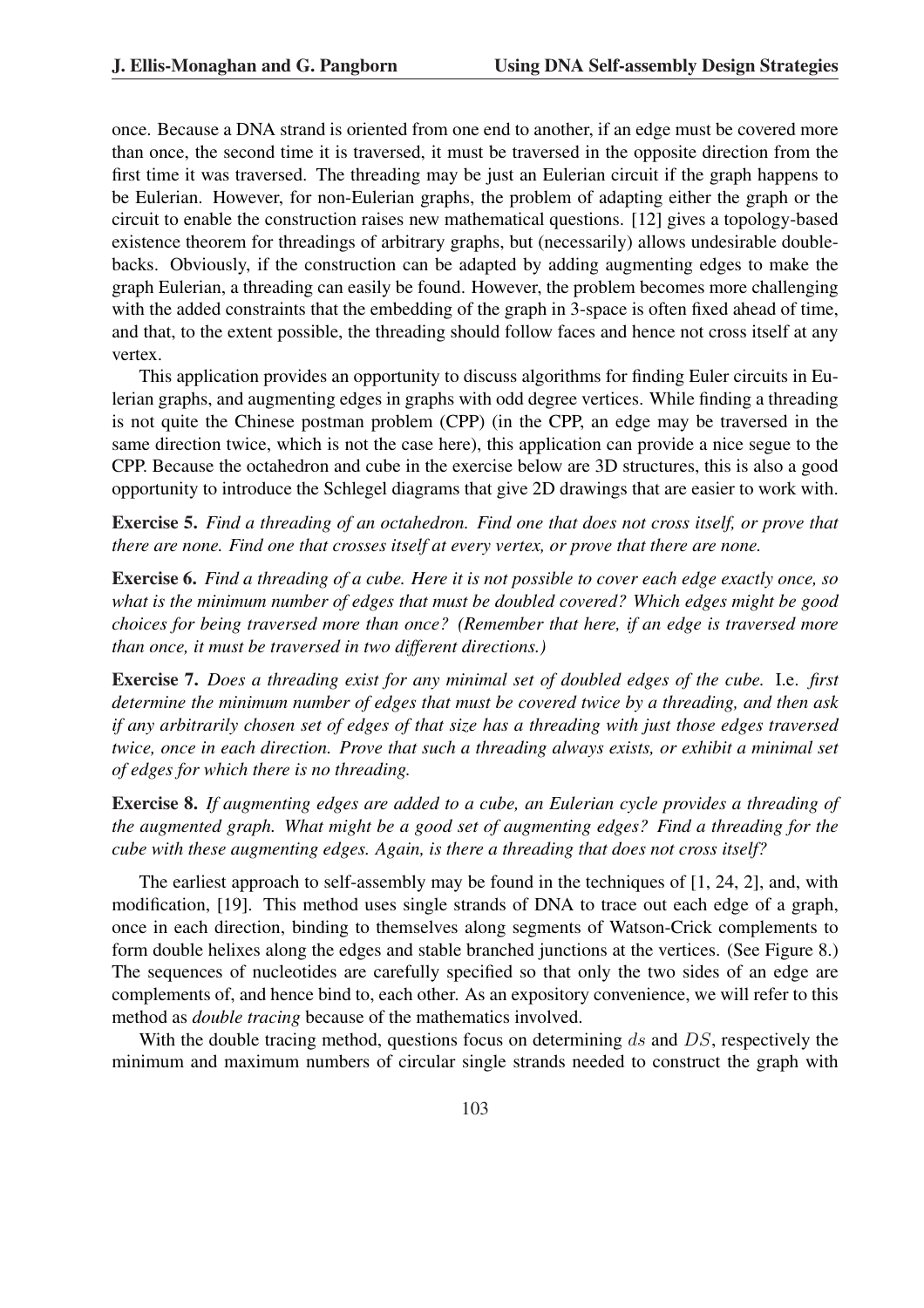

Figure 8: Schematic of cube from [17] (twisting of DNA strands not shown). This uses six circular strands, but as few as two are possible.

a detachment-free bidirectional double covering of the edges. (Detachment-free means the path cannot separate at a vertex, for example by doubling back at an edge. Figure 9 shows examples of forbidden detachments.) A *strand* may then be interpreted as a facial walk of a graph embedded in an orientable surface, or equivalently as the boundary of an orientable ribbon graph. It follows from the Euler polyhedral formula that any strand number for a graph may be given by  $2 - V + E - 2q$ , where V and E are the numbers of vertices and edges, respectively, of the graph, and q is the genus of an oriented surface into which the graph is embedded. Thus, if  $\gamma$  is the minimum genus of a graph, and  $\Gamma$  is the maximum genus, then  $ds = 2 - V + E - 2\Gamma$  and  $DS = 2 - V + E - 2\gamma$ , so the minimum strand number corresponds to the maximum genus and vice versa.



Figure 9: Forbidden tracing configurations causing detachment of the construct.

Both ds and DS are equally important: fewer strands means fewer to design, and perhaps fewer incomplete or incorrect constructs, hence higher yields, but shorter strands may be more stable, so a large number of shorter strands may be preferable for some constructions. For example, the octahedron of [19] uses only one long strand, albeit with brances, while the cube of [17] uses six. The relation between the strand numbers and genus means that for many important classes of graphs ds and DS are known, but in terms of the minimum and maximum genus. Genus questions can be quite difficult; for example, minimum genus was shown in [21] to be NP-hard in general.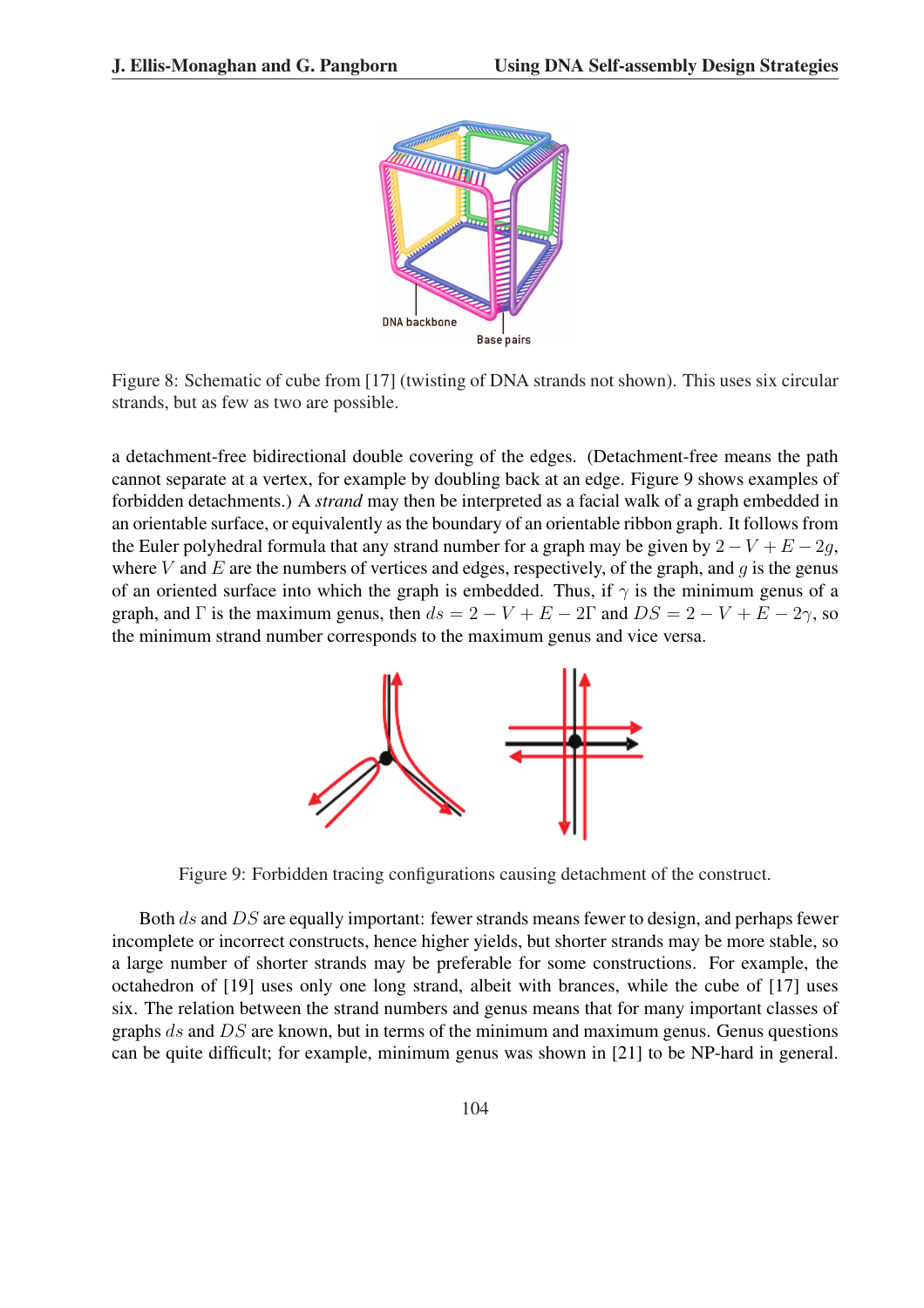Maximum genus is more tractable, with a general algorithm in [7] that finds the maximum genus of a graph with e edges, v vertices, and maximum degree d in  $O(evd \log^6 v)$  time. However, the application requires not only the strand numbers, but also the intervals along each strand where it adheres to another.

While double covering of edges naturally suggests the cycle double cover conjecture (CDC), the double tracing construction method has both stronger and weaker requirements. In the CDC, a cycle may not repeat an edge, while in DNA constructs this is allowed. Also, orientation is not considered in the CDC, but a DNA strand has a natural orientation, and so the construction requires that each edge be covered once in each direction.

This construction method provides an interesting new application of graph genus, and a natural segue to the CDC. Related work can be found in [4].

Exercise 9. *Find the minimum and maximum strand numbers for the cube.*

Exercise 10. *The octahedron of [19] uses"1.7 kilobase single stranded DNA" in the construction. Use Euler's formula to show that this cannot be a linear strand that traces a single face, but must have some 'branches' or 'spurs' on it (it does).*

### Acknowledgements

We thank the many students who have worked with us on projects related to self-assembing nanostructures including Laura Beaudin, Nick Bruno, Thomas Dickerson, Andrew Gilbert, Jacob Girard, Akie Hashimoto, Brian Hopper, Dan Lewis, Paul Jarvis, Dave Miller, Andrew Parent, and Mary Spuches.

Support for this work was provided by the National Science Foundation through award 1001408. This work has also been partially supported by the Vermont Space Grant Consortium through NASA grant number NNX10AK67H. Its contents are solely the responsibility of the authors and do not necessarily represent the official views of the NSF or NASA.

#### References

- [1] L. Adleman. *Molecular computation to solutions of combinatorial problems*. Science, 266 (1994), 1021–1024.
- [2] J. Chen, N. Seeman. *Synthesis from DNA of a molecule with the connectivity of a cube*. Nature, 350 (1991), 631–633.
- [3] H. Dietz, S. Douglas, W. Shih. *Folding DNA into twisted and curved nanoscale shapes*. Science, 325 (2009), 725–730.
- [4] J. Ellis-Monaghan. *Transition polynomials, double covers, and biomolecular computing*. Congressus Numerantium, 166 (2004), 181–192.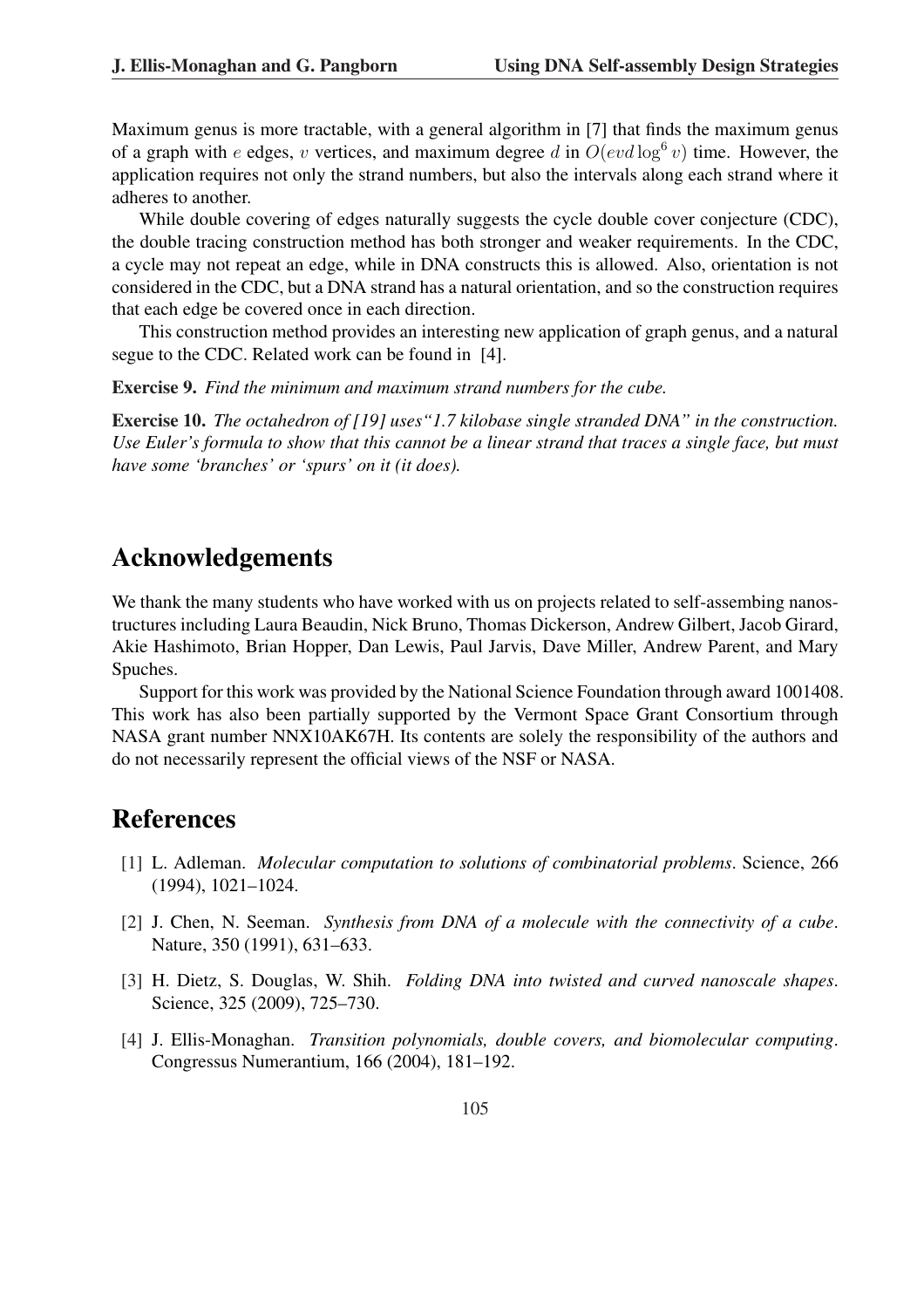- [5] J. Ellis-Monaghan, G. Pangborn, L. Beaudin, N. Bruno, A. Hashimoto, B. Hopper, P. Jarvis, D. Miller. *Minimal tile and bond-edge types for self-assembling DNA graphs*. Manuscript.
- [6] K. Freedman, J. Lee, Y. Li, D. Luo, V. Sbokeleva, P. Ke. *Diffusion of single star-branched dendrimer-like DNA*. J. Phys. Chem. B, 109 (2005), 9839–9842.
- [7] M. Furst, G. Gross, L. McGeoch. *Finding a maximum-genus graph imbedding*. J. Assoc. Comput. Mach., 35 (1988), 523–534.
- [8] J. Girard, A. Gilbert, D. Lewis, M. Spuches. *Design optimization for DNA nanostructures*. American Journal of Undergraduate Research, 9, no. 4 (2011), 15–32.
- [9] Y. He, T. Ye, M. Su, C. Zhuang, A. Ribbe, W. Jiang, C. Mao. *Hierarchical self-assembly of DNA into symmetric supramolecular polyhedra*. Nature, 452 (2008), 198–202.
- [10] B. Hogberg, T. Liedl, W. Shih. *Folding DNA origami from a double-stranded source of scaffold*. J. Am. Chem. Soc., 131 (2009), 9154–9155.
- [11] N. Jonoska, G. McColm, A. Staninska. *Spectrum of a pot for DNA complexes*. In DNA, 2006, 83–94.
- [12] N. Jonoska, N. Seeman, G. Wu. *On existence of reporter strands in DNA-based graph structures*. Theoretical Computer Science, 410 (2009), 1448–1460.
- [13] T. LaBean, H. Li. *Constructing novel materials with DNA*. Nano Today, 2 (2007), 26–35.
- [14] B. Landfraf. *Drawing Graphs Methods and Models*. Springer-Verlag, 2001, ch. 3D Graph Drawing, 172–192.
- [15] D. Luo. *The road from biology to materials*. Materials Today, 6 (2003), 38–43.
- [16] P. Rothemund. *Folding DNA to create nanoscale shapes and patterns*. Nature, 440 (2006), 297–302.
- [17] N. Seeman. *Nanotechnology and the double helix*. Scientific American, 290 (2004), 64–75.
- [18] N. Seeman. *An overview of structural DNA nanotechnology*. Mol. Biotechnol., 37 (2007), 246–257.
- [19] W. Shih, J. Quispe, G. Joyce. *A 1.7 kilobase single-stranded DNA that folds into a nanoscale octahedron*. Nature, 427 (2004), 618–621.
- [20] A. Staninska. *The graph of a pot with DNA molecules*. in Proceedings of the 3rd annual conference on Foundations of Nanoscience (FNANO'06), April 2006, 222–226.
- [21] C. Thomassen. *The graph genus problem is NP-complete*. J. Algorithms, 10 (1989), 568– 576.